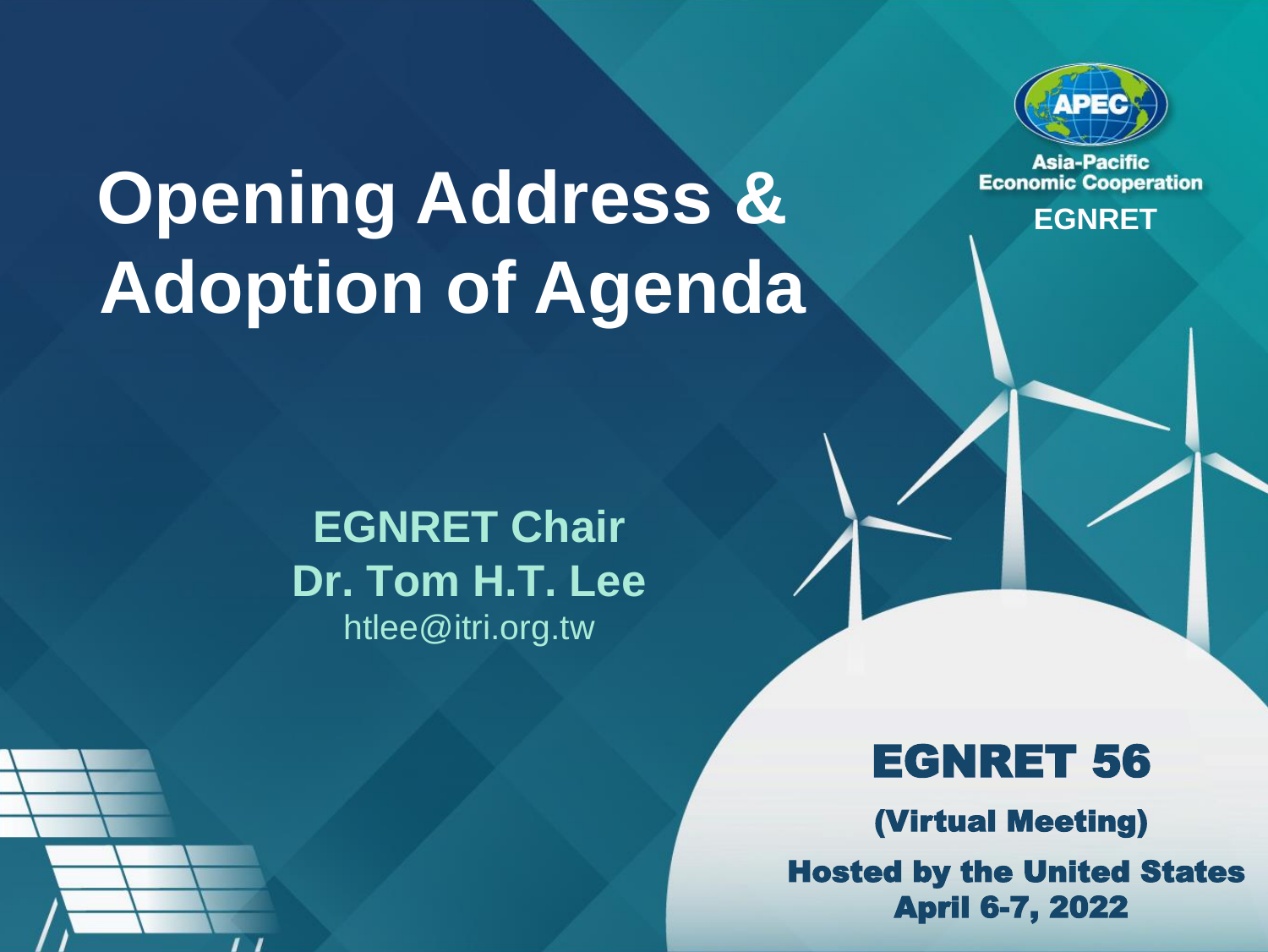## **EGNRET 56 April 6, 2022**



| 19:30-20:00 | Registration and Test Run for the Online Platform                                                                                    |                           |
|-------------|--------------------------------------------------------------------------------------------------------------------------------------|---------------------------|
| 20:00-20:05 | <b>Official Welcome</b>                                                                                                              | <b>The United States</b>  |
| 20:05-20:10 | <b>Opening Address</b><br>& Adoption of Meeting Agenda                                                                               | <b>EGNRET Chair</b>       |
| 20:10-20:15 | <b>Group Photo</b>                                                                                                                   |                           |
| 20:15-20:35 | <b>Energy Development in the United States</b>                                                                                       | <b>The United States</b>  |
| 20:35-20:50 | <b>APEC Updates</b>                                                                                                                  | <b>APEC Secretariat</b>   |
| 20:50-21:05 | <b>EWG Updates</b>                                                                                                                   | <b>EWG Lead Shepherd</b>  |
| 21:05-21:15 | <b>EGNRET Updates</b>                                                                                                                | <b>EGNRET Secretariat</b> |
| 21:15-21:30 | <b>EGEDA Updates</b>                                                                                                                 | <b>EGEDA</b>              |
| 21:30-21:45 | <b>APERC Updates</b>                                                                                                                 | <b>APERC</b>              |
| 21:45-22:00 | <b>APSEC Updates</b>                                                                                                                 | <b>APSEC</b>              |
| 22:00-22:15 | Progress/Status of Current EGNRET Projects &<br><b>EGNRET Secretariat</b><br><b>Project Submission Process</b>                       |                           |
| 22:15-22:55 | <b>EGNRET Project Report</b><br><b>EGNRET</b> members<br>(5 Mins Each)<br>$\triangleright$ CN, Proposing Projects, On-going Projects |                           |
| 22:55-23:00 | Adjourn                                                                                                                              | <b>EGNRET Chair</b>       |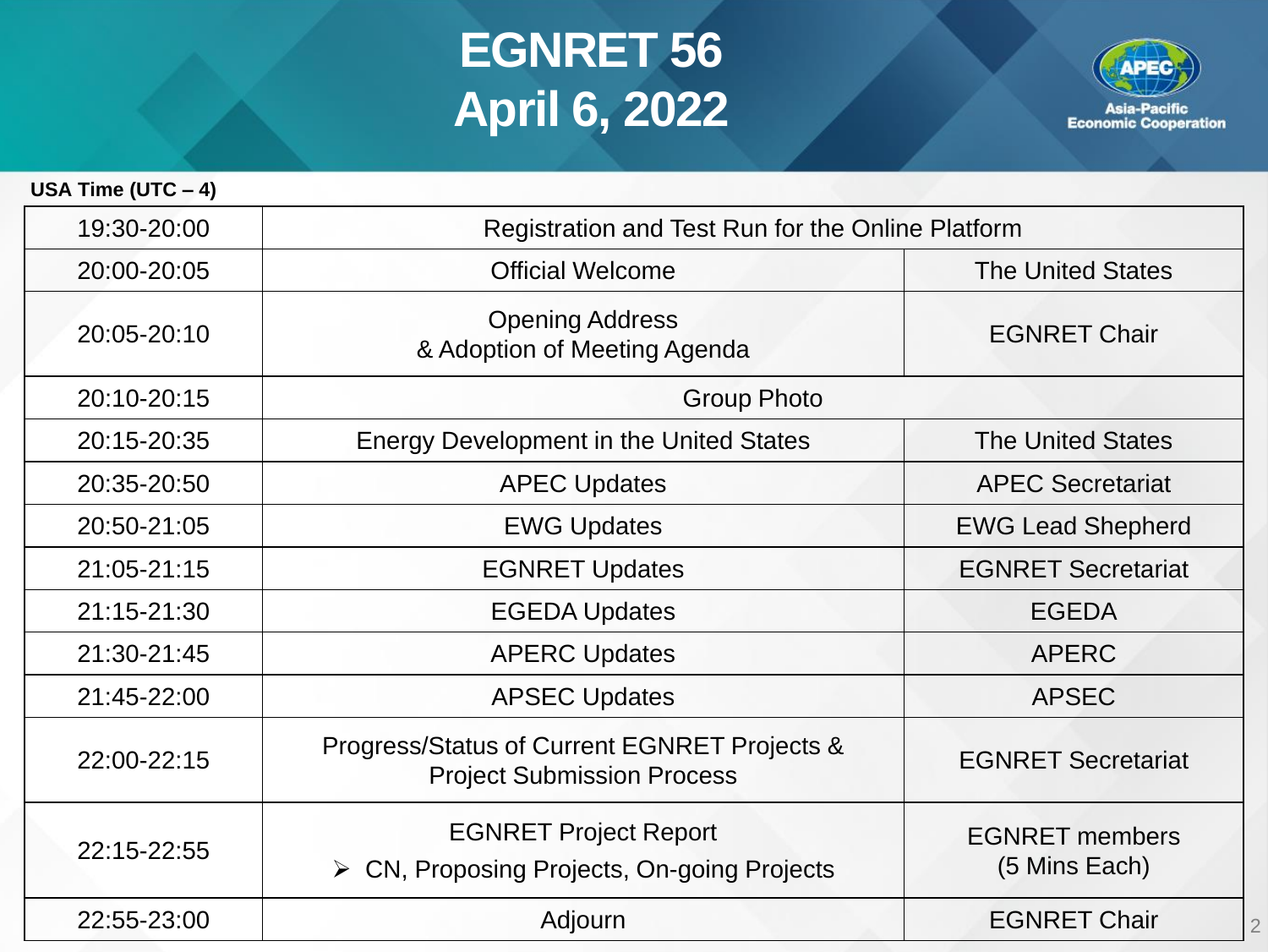## **EGNRET 56 April 7, 2022**



| USA Time (UTC $-4$ ) |                                                                                                                                                                                              |                                                                                                                                                                                                                                                                                                                                                                                                                                                                                                                                                                                     |  |
|----------------------|----------------------------------------------------------------------------------------------------------------------------------------------------------------------------------------------|-------------------------------------------------------------------------------------------------------------------------------------------------------------------------------------------------------------------------------------------------------------------------------------------------------------------------------------------------------------------------------------------------------------------------------------------------------------------------------------------------------------------------------------------------------------------------------------|--|
| 19:30-20:00          | <b>Test Run for the Online Platform</b>                                                                                                                                                      |                                                                                                                                                                                                                                                                                                                                                                                                                                                                                                                                                                                     |  |
| 20:00-21:20          | <b>Invited Speech-</b><br><b>Hydrogen Energy Technologies</b>                                                                                                                                | Mr. Andrew Williamson<br>II.<br>Knowledge Sharing Manager, Australian Renewable<br>Energy Agency (ARENA), Australia<br>Mr. Hiroki Yoshida<br>Deputy Director of Hydrogen & Fuel Cell Strategy Office,<br>Energy Efficiency and Renewable Energy Department,<br>Agency for Natural Resources and Energy, METI, Japan<br>Dr. Tae-Hyun Yang<br>Head of the Hydrogen Energy Research Division, Korea<br>Institute of Energy Research, Republic of Korea<br>Dr. Sunita Satyapal<br>Director, Hyodrgen and Fuel Cell Technollogies Office, US<br>Department of Eenergy, The United States |  |
| 21:20-22:30          | Discussion on Hyderogen<br>Technology                                                                                                                                                        | All participants                                                                                                                                                                                                                                                                                                                                                                                                                                                                                                                                                                    |  |
| 22:30-22:50          | <b>EGNRET Administration &amp;</b><br><b>Operations</b><br>$\triangleright$ Coming Events and Next<br><b>Expert Group Meeting</b><br>$\triangleright$ TOR<br>$\triangleright$ Other Business | <b>EGNRET Chair</b>                                                                                                                                                                                                                                                                                                                                                                                                                                                                                                                                                                 |  |
| 22:50-22:55          | <b>Closing Remarks</b>                                                                                                                                                                       | <b>The United States</b>                                                                                                                                                                                                                                                                                                                                                                                                                                                                                                                                                            |  |
| 22:55-23:00          | Adjourn                                                                                                                                                                                      | 3<br><b>EGNRET Chair</b>                                                                                                                                                                                                                                                                                                                                                                                                                                                                                                                                                            |  |